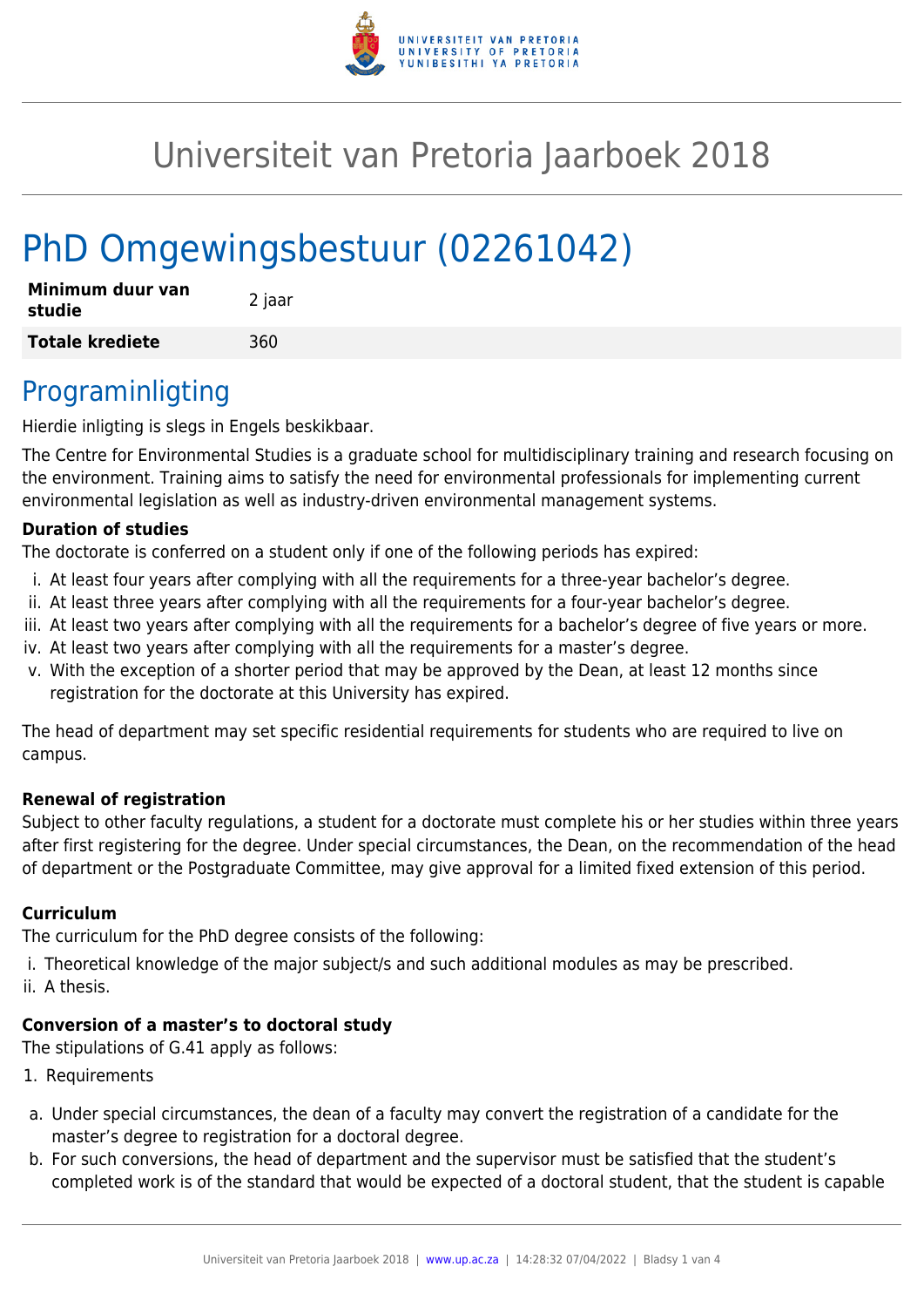

of completing a doctoral degree, and that the project is of appropriate standard and scope to constitute a doctoral study.

- c. For such conversions, the head of department and the supervisor must be satisfied that the student has demonstrated that he or she has the potential to fulfil the requirements of a doctoral degree without having completed a master's degree.
- 2. Process
- a. Application for conversion may be submitted at any time during the course of study for the master's degree.
- b. The application for the conversion must include the following documentation:
- i. A detailed progress report by the candidate of the work completed for the master's project. The report must provide proof that the results obtained thus far are of such a standard and scientific significance that they justify conversion to a doctoral project. The report should include details of presentations made at conferences and of material that has been submitted for publication and/or published.
- ii. A detailed proposal for the intended doctoral project, written by the candidate, including the objectives of the project.
- iii. A recommendation by the supervisor with specific comments on the ability of the applicant as a potential doctoral candidate as well as the feasibility of the conversion, especially with regard to the information provided by the candidate in his/her reports (items (i) and (ii)).
- iv. A recommendation by the head of department, if he or she is not the supervisor, in which the ability of the candidate as a potential doctoral candidate is confirmed.
- v. If the dean considers it advisable for the faculty, the candidate may be required to present a seminar to the department in support of the application. In this case, the head of department should include a report on this in his or her recommendation.
- c. The application of the candidate, together with the reports and recommendations, is submitted for consideration to the dean, (who may delegate to the Chairperson of the Faculty Postgraduate Committee) for approval. The decision should be submitted to the Faculty Board for approval.

#### **General**

Candidates are required to familiarise themselves with the General Regulations regarding the maximum duration of study and the requirements to submit an article/s for publication.

## Eksamens en slaagvereistes

- i. Consult the General Regulations that apply to the calculation of marks.
- ii. In order to obtain the PhD degree the candidate must:
- pass the examinations and the prescribed modules, as determined in the study programme;
- pass the thesis; and
- pass the final examination on the thesis and general subject knowledge.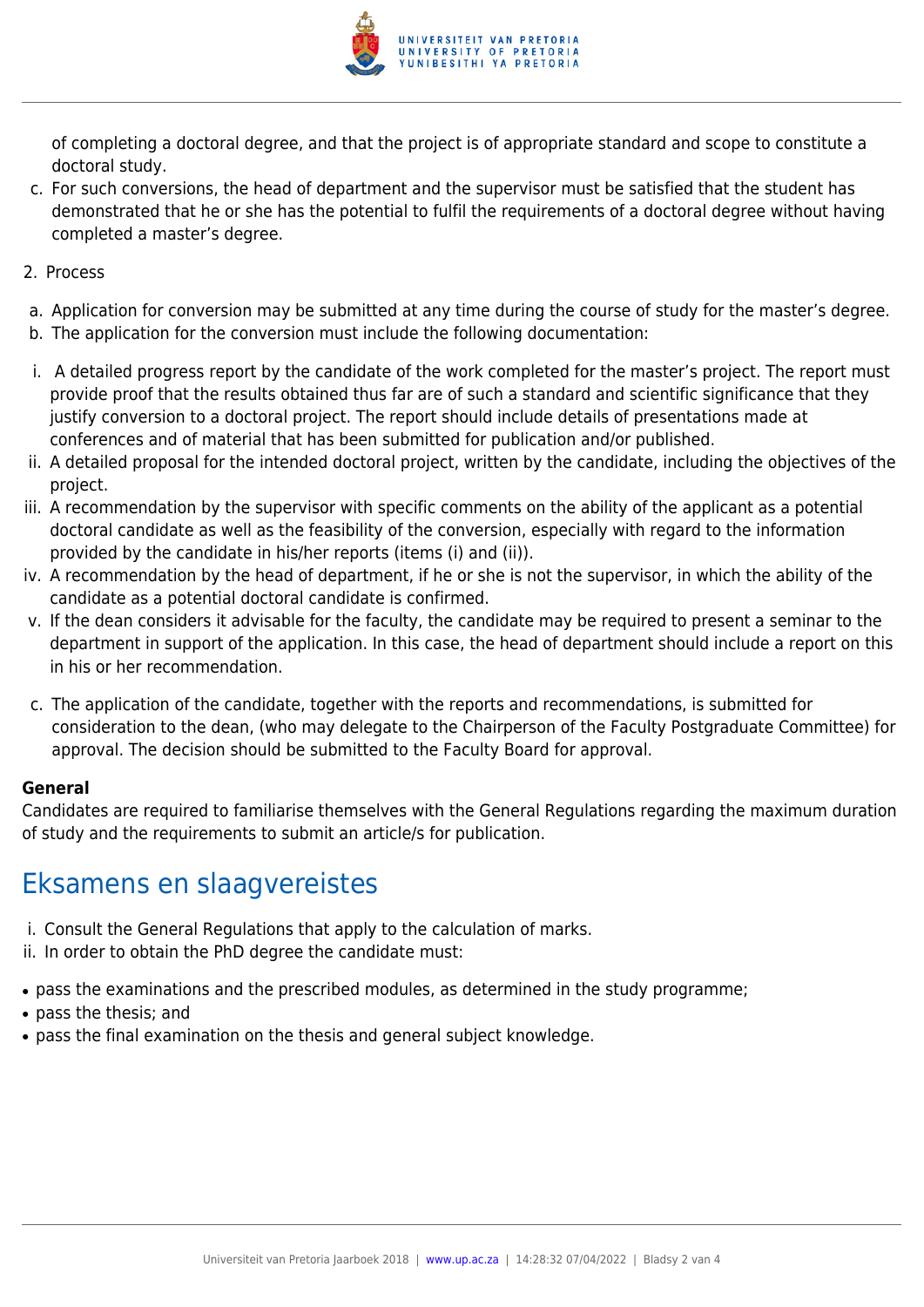

# Kurrikulum: Jaar 1

### **Minimum krediete: 360**

### **Kernmodules**

[Proefskrif: Omgewingsbestuur 994](https://www.up.ac.za/faculty-of-education/yearbooks/2018/modules/view/ENV 994/lg/af) (ENV 994) - Krediete: 360.00